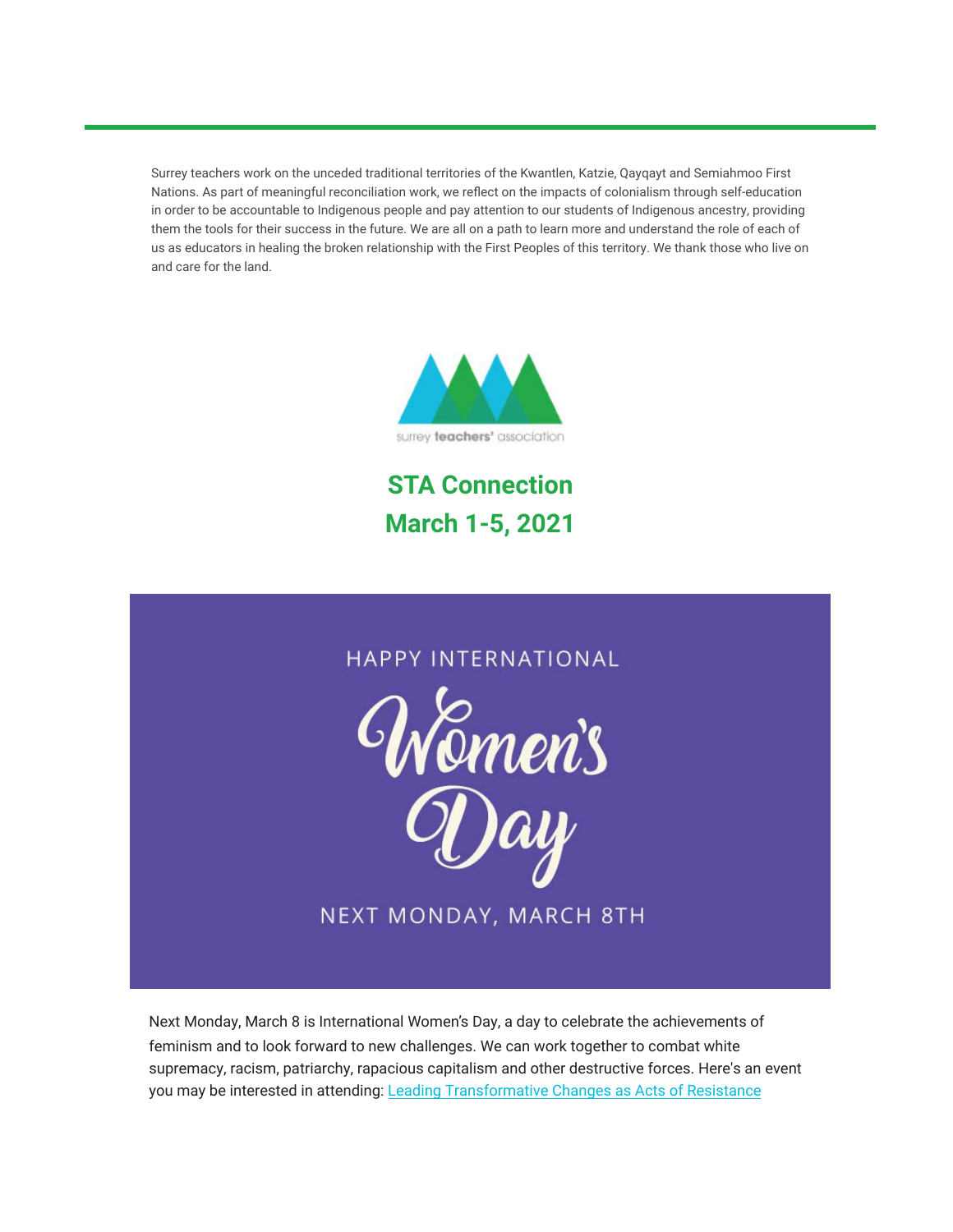

### **We are continuing to advocate for more safety**

This week and last week teachers at five schools (AHP Matthew, Maple Green, James Ardiel, Ecole Woodward Hill, and Harold Bishop) have independently organized #RedForBCEd walk-ins before the bell to express their solidarity with each other and their concern for safety as they are working in schools where a Covid-19 variant is known to have been detected. We have heard that some schools want to organize a similar walk-in next week. If you are planning one please let us know so we can support it! These events are a way to ensure that media and public attention remains focused on schools and the additional safety measures we need.

If you do hold a walk-in, please keep these things in mind:

- Depending on your school site, you can walk around the nearby streets, or the school site itself.
- Wear masks and keep a distance between each other (we don't want it to undercut our message by appearing unsafe).
- Remember that our message is directed at the provincial government, not at the school district.
- Although curious students might want to join in, please gently say no, because we cannot be using students in our messaging.
- Let your school admin know that it will be happening, since it's always better if they are not caught by surprise.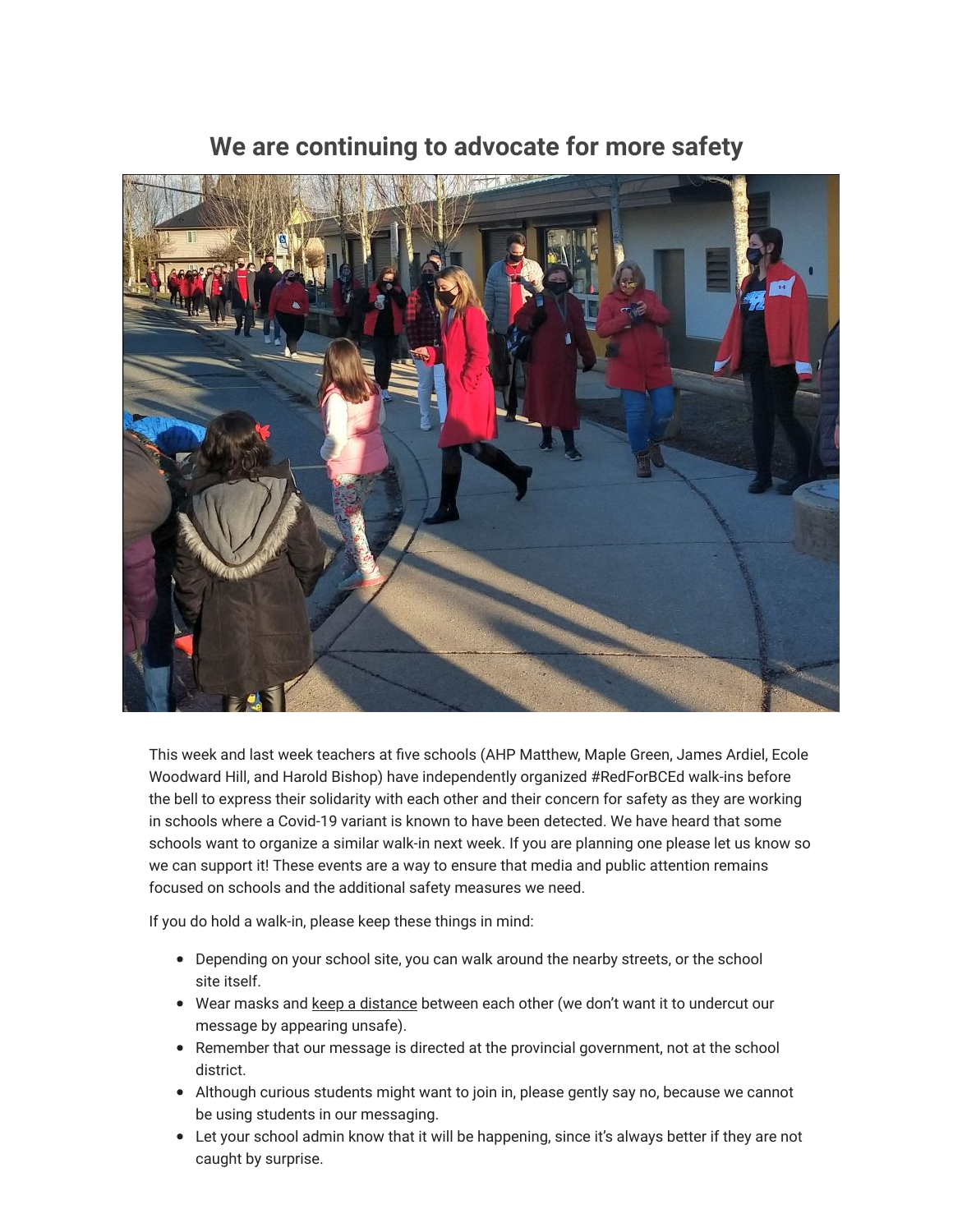Take photos and video, and share it with us or directly to Twitter and our Surrey Teachers Facebook group. Please tag @SurreyTeachers on Twitter if you post it there and use hashtags #bced #bcpoli and #RedForBCEd.

STA officers have also attended staff meetings where more cases of Covid-19 and instances of a variant have been announced. We continue to tell the story of our risky workplaces in the media and to advocate strongly. This week we continue to persist, meeting with the Superintendents of our district and with the Medical Health Officer from Fraser Health.

We also continue to promote mask wearing directly to parents; we just posted our latest ask for masks in Korean, with more languages coming. Thanks to Eunice Kim for your great work on that! So far we have English, Punjabi, Tagalog, Hindi, Mandarin, and Korean. Please help promote [all our videos](https://surreyteachers.us20.list-manage.com/track/click?u=37ec644ae87e34b54b3912660&id=b4a61cee40&e=7261da6bdb) through your social media and with the parents of your students.

### **Self-isolation paid leave**

This new leave was established February 1, 2021.

Starting February 1, 2021 – if you are directed to self-isolate AND you are asymptomatic:

- 1. Talk to your Admin about work-from-home options
- 2. If no work is available, go to ESS, log your absence using the new code: 'self-isolation leave'.
- 3. If your request for 'self-isolation leave' is not approved, contact the STA.

What if you had to self-isolate prior to February 1, 2021?

We are advocating for the employer to approve the 'Self-Isolation Paid Leave' to all members who were directed by the health authority to self-isolate and were not provided with work-from-home options. If a member did not have any sick days, they would have had to take an unpaid leave of absence during their isolation period.

Please email the STA (to Dana at [accommodations@surreyteachers.org\)](mailto:accommodations@surreyteachers.org) if you were in this situation prior to February 1, 2021:

- You were directed by the health authority to self-isolate
- You were asymptomatic (and did not develop Covid-19 illness during your isolation period)
- Your Admin was not able to find a work-from-home option for you while on self-isolation
- You had no sick days and had to take an UNPAID leave during your isolation period

### **Staff Committee: Discuss the upcoming postings at your school NOW!**

Schools should have a functioning staff committee, as it is a right in our contract (Article A.34) and usually a very good way to make sure things are working smoothly and to suggest policy improvements and catch potential errors. It is particularly important to have a good meeting (or two?) in the spring, where the staff committee has a chance to review the staffing needs of the school and the postings that are upcoming for next year. Postings in round one should come first to the staff committee for review, and the staff committee can ask questions about the process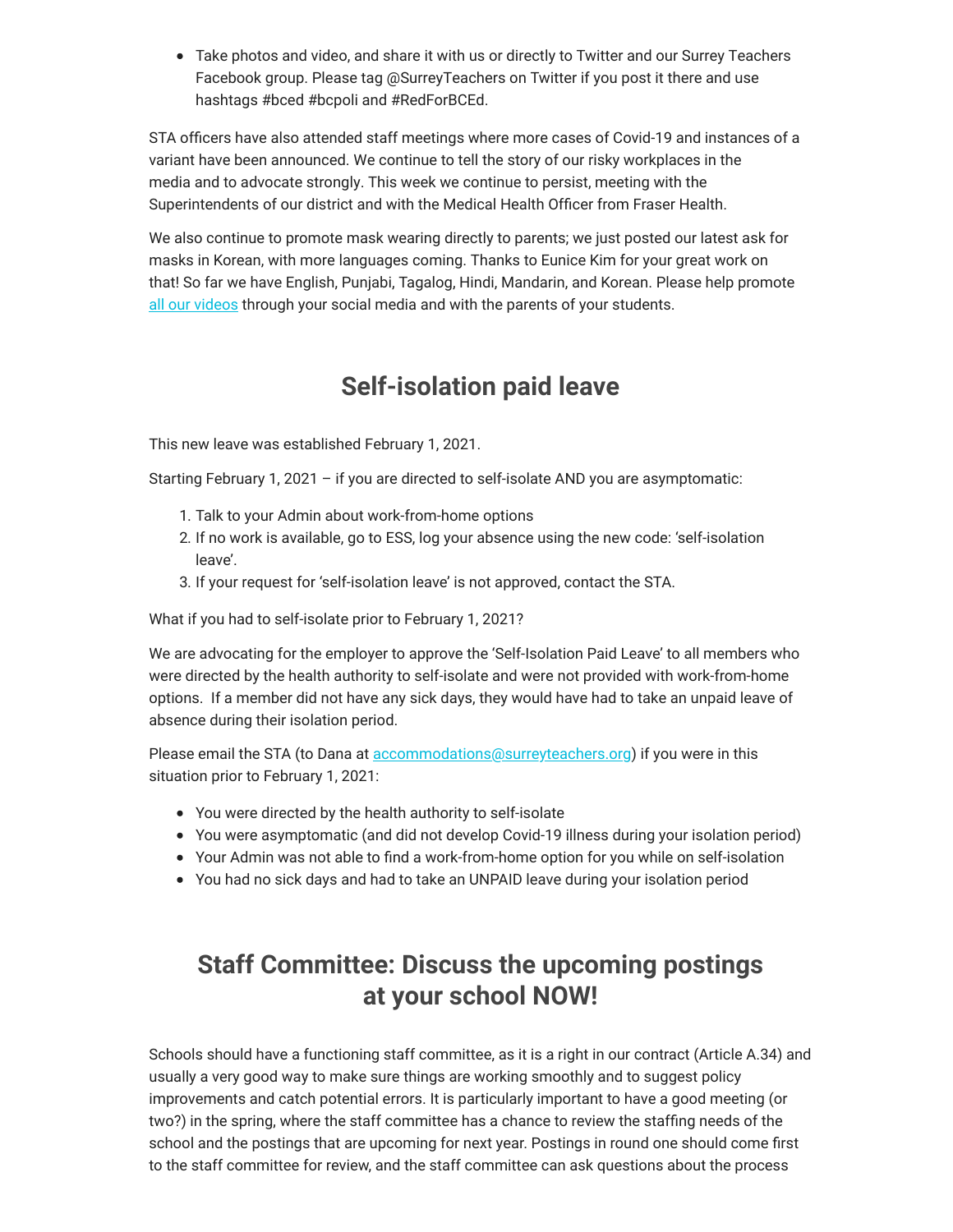the principal has undertaken in preparing these postings. **Postings must be offered internally to staff with continuing assignments at the school in 2021-22 before they are posted.** The same process would take place again before round 2. The staff committee can help bring issues the principal hasn't considered while preparing the postings to her/his attention.

**The deadline to complete internal reassignments before Round 1 is April 8th, so please meet with your staff committee now! (Plan the date of the meeting now if you can't do it before Spring Break.)** Round one will be opening on April 20th. If any job is posted in your school that wasn't posted internally first, please contact Mark Keelan at the STA [grieve2@surreyteachers.org](mailto:grieve2@surreyteachers.org).

### **Other Important deadlines coming up!**

- March 31 deadline for applications for Long Term Leave for next year
- April 1 Last day for Job Share applications

### **STA Convention May 7th. Call for Workshop Proposals**



# **Surrey Teachers' Association Annual Convention Friday, May 7, 2021**



Dr. Gabor Mâté Renowned addiction expert, speaker author

Keynote Speaker . Panel on Equity and Diversity

We have many workshops, but we need about 30 more!

Do you have a topic that you're passionate about? We know Surrey teachers are doing great work with their students and the STA Convention is now accepting workshop proposals for a wide range of topics. We are also proud to announce Gabor Maté as our keynote speaker this year and be featuring a panel on equity and diversity.

Sometimes teachers underestimate how good their own work is, but often there is nothing more useful for colleagues than someone sharing examples from their teaching practice, and the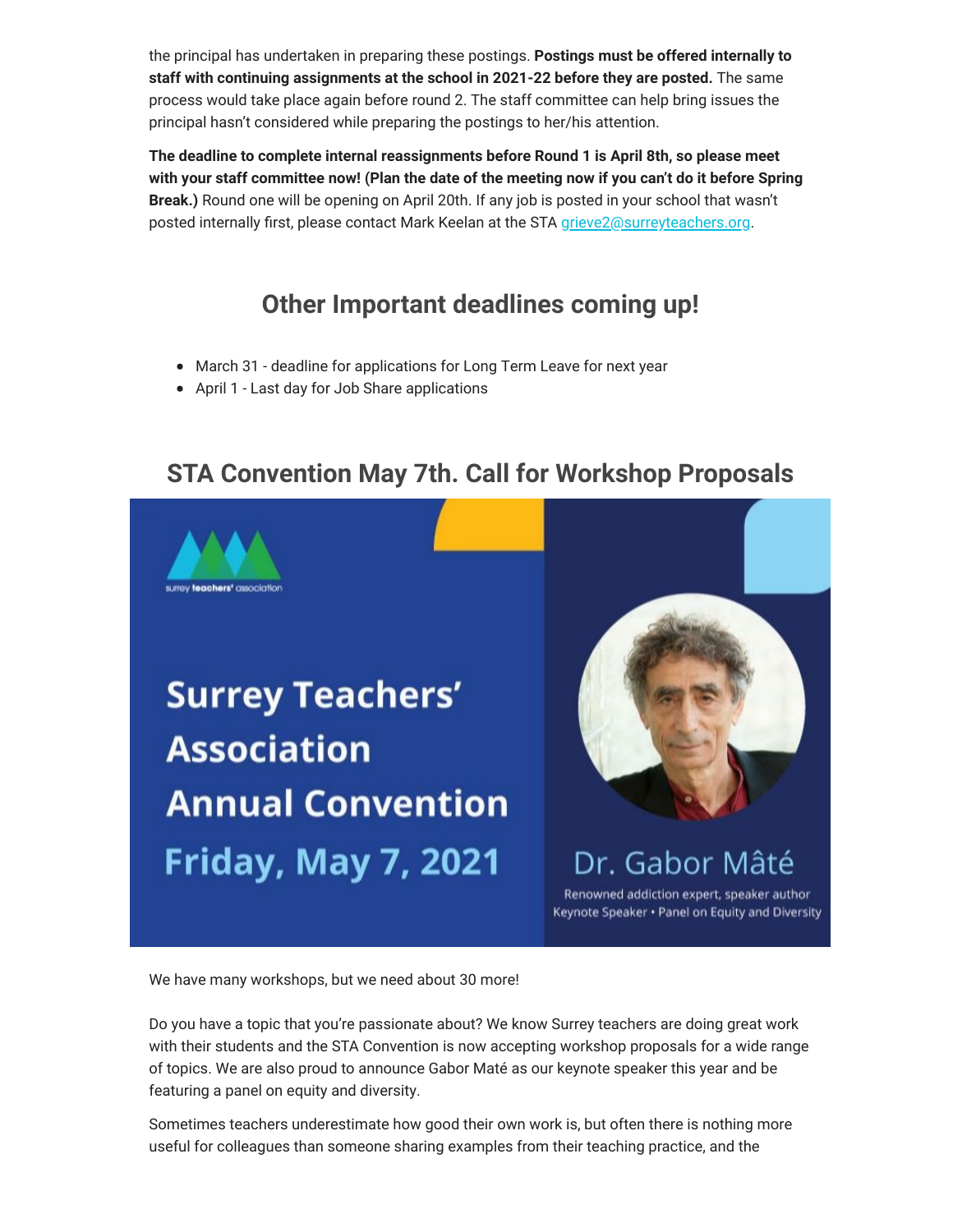exchange of ideas in the ensuing discussion. If you have an idea you would like to share with your colleagues, please [submit your proposals](https://surreyteachers.us20.list-manage.com/track/click?u=37ec644ae87e34b54b3912660&id=00a787b5a1&e=7261da6bdb).

### **Call for workshop presenters**

The Provincial Intermediate and Middle Years Teachers' Association of BC (myPITA) is accepting workshop applications for its Fall Online Conference on October 22, 2021. Please submit your [workshop proposal. Honorariums, training, and complimentary conference registration availab](https://surreyteachers.us20.list-manage.com/track/click?u=37ec644ae87e34b54b3912660&id=1afc384f25&e=7261da6bdb)le.

### **News from your Surrey Primary Teachers' Association**

The SURREY PRIMARY TEACHERS' ASSOCIATION held a social activity and AGM in December, and passed a motion to bring forward our paid memberships from last year as a result of our pro-d sessions being cancelled in the spring due to Covid-19. Paid memberships from last year are FREE for the remainder of this year. Any new memberships for the remainder of this school year have been reduced to a \$10 membership fee.

What does membership in the SPTA get you? As an SPTA member, you are able to attend workshops for free, be eligible for door prizes, have refreshments/snacks at workshops when in person (although our workshops are virtual at this point), make connections with other primary colleagues in the Surrey School District, and attend SPTA social functions (virtually due to covid protocols). You may apply through your school's Pro-d Funding to have your SPTA membership fees reimbursed. Typically we host between 6-10 workshops in a year. If you are interested in becoming a member, please check out our website at: [www.spta36.weebly.com,](https://surreyteachers.us20.list-manage.com/track/click?u=37ec644ae87e34b54b3912660&id=1f20653921&e=7261da6bdb) or email our secretary, Sylvie Afilal, for further information.

So far this year we have put on a "Cedar Weaving" workshop and have a "Story Workshop" on March 3rd. We are also working on workshops related to Outdoor Learning, beading, yoga, and a writing workshop related to SEL. If you have any further suggestions, we would love to hear from you! Email us via our website, or check us out on **[FaceBook](https://surreyteachers.us20.list-manage.com/track/click?u=37ec644ae87e34b54b3912660&id=fc070f11cf&e=7261da6bdb)**.

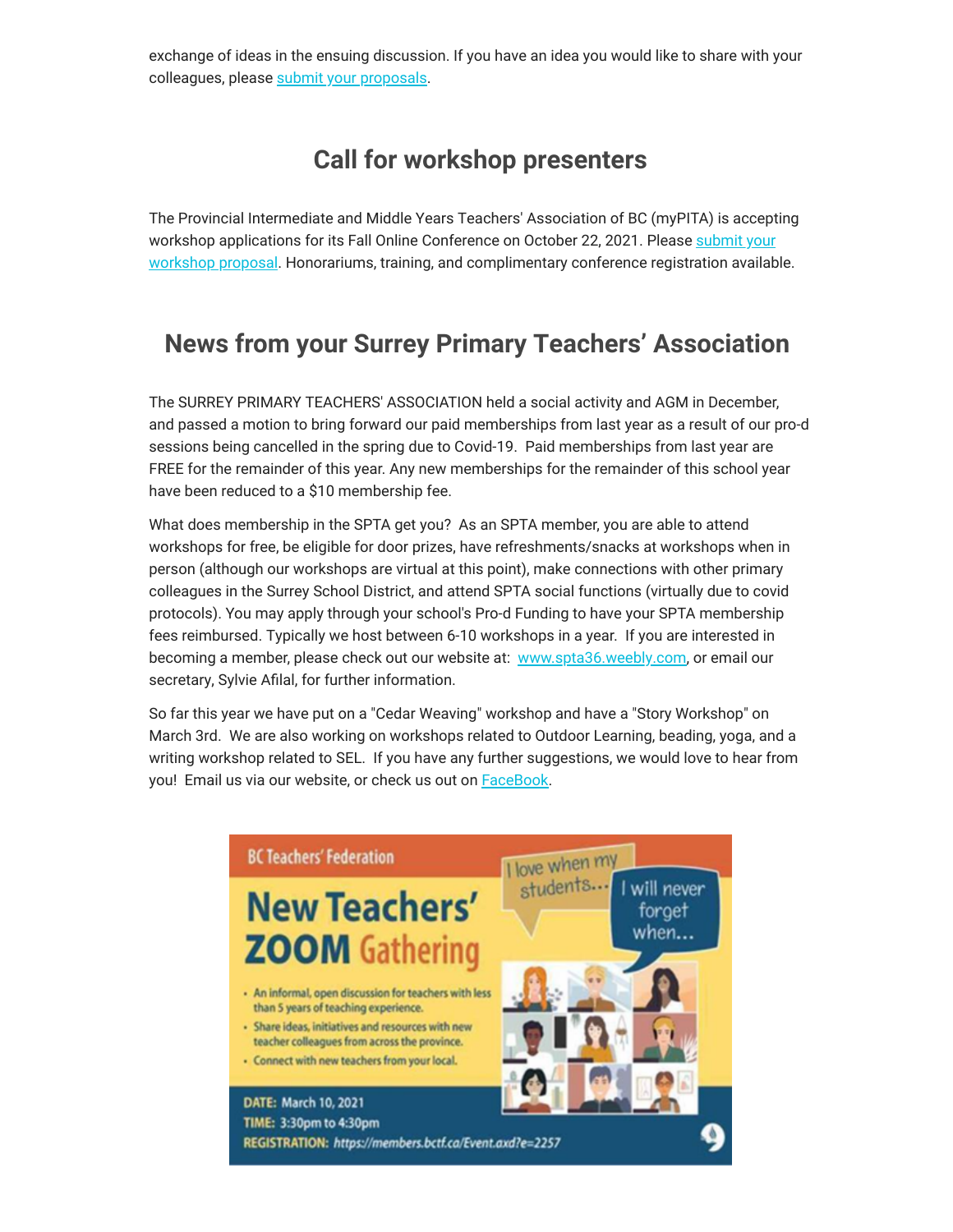The BCTF would like to create regular opportunities for new members to connect with each other and with their local and provincial unions. They are offering a New Teachers' Zoom Gathering (NTZG) every month throughout the school year. The next NTZG will take place on March 10 from 3:30pm to 4:30pm. It is a free event where members can meet and chat.

To register, visit the **BCTF New Teachers Zoom Gathering page**.

### **Ask a Young Worker!**

#### **Q: "I don't know if I can talk to the union. Can I get in trouble?"**

A: Great question! The answer is no, you absolutely cannot get in trouble for talking to the union. There are a number of different reasons you might want to get into contact with the people working at the union office and none of those will land you in any hot water. The Surrey Teachers Association (the local that serves Surrey teachers) is stocked with experts in a wide array of issues. Whether it's a grievance over lunchtime supervision, a leave of absence you want to take, or because of an issue that occurred between staff, you can connect with the union and they'll help support you and answer any questions you may have. You may be curious about your rights as a worker, or you may be looking at going on maternity leave, there are people to support you in that as well.

Even if there are situations where you will need to end up calling some other resource, the union can guide you in the right direction as well. Don't be afraid and think that the union is the opposite of your Administration team. It's not! In fact, your Principal and VPs have their own organization as well to which they ask questions and get support. Unions ensure that everyone has a level understanding of the work that needs to be done, and they also ensure that employees are not taken advantage of by others.

If something doesn't feel right or if you're just curious about an issue we strongly recommend connecting with someone at the STA. They're from the people, for the people.

To see which STA leader can best solve your concern, please visit our [STA Table Officers page!](https://surreyteachers.us20.list-manage.com/track/click?u=37ec644ae87e34b54b3912660&id=e809e8b662&e=7261da6bdb)

Feel free to message the Young Worker Committee via [sta@surreyteachers.org,](mailto:sta@surreyteachers.org) with any other questions you want answered!



**Status of Men in the Teaching Profession Committee**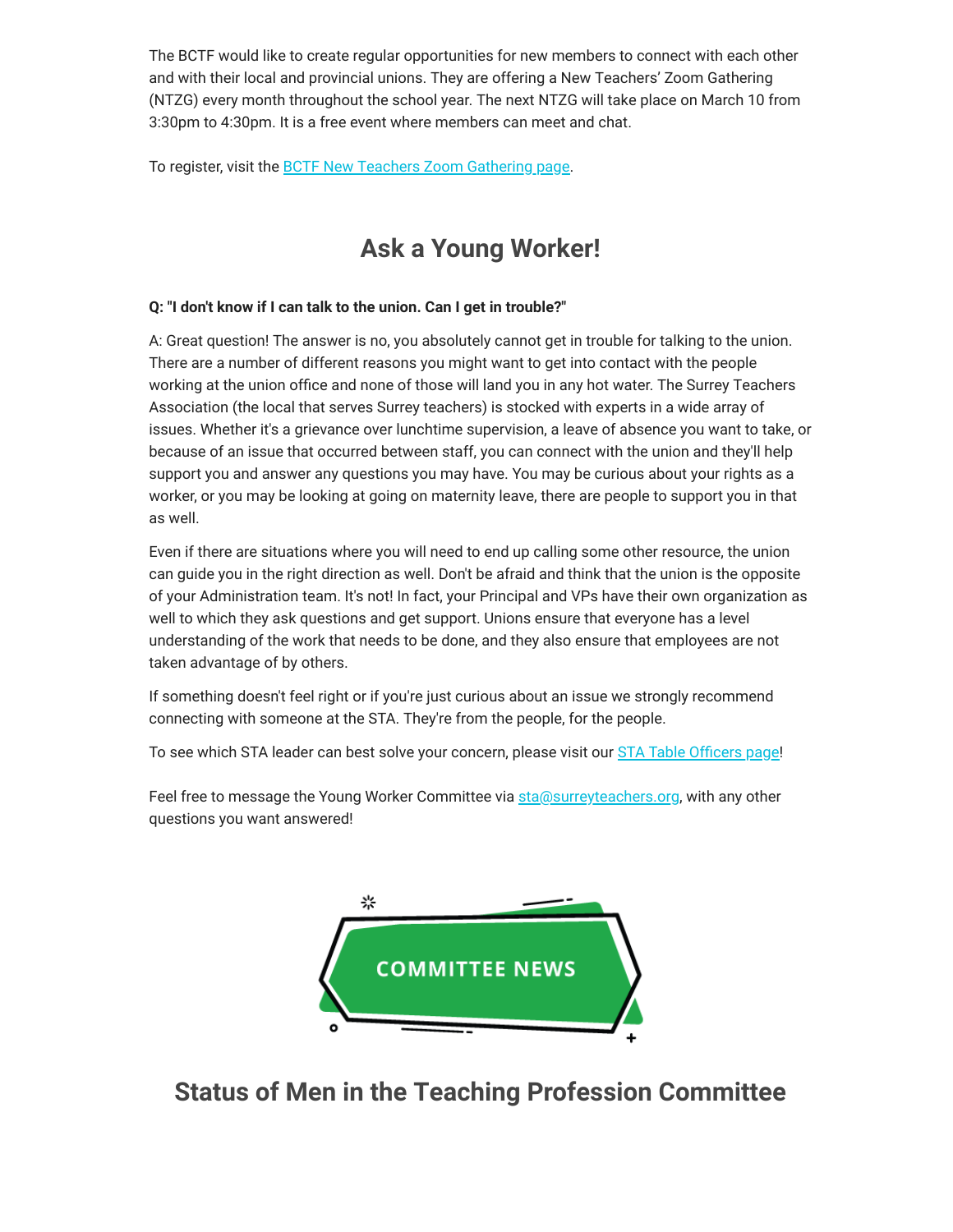# **Gender Parity**

## The visible absence and declining numbers of men who teach

#### Town Hall Meeting via Zoom · Thursday, March 4 · 7 pm - 8 pm

The Status of Men Committee is presenting a Townhall meeting on Thursday, March 4 from 7–8 pm via Zoom to discuss the visible absence and declining numbers of men who teach. The Committee is inviting all interested members to [register](https://surreyteachers.us20.list-manage.com/track/click?u=37ec644ae87e34b54b3912660&id=2d060ea7cb&e=7261da6bdb) and participate - to ask questions or share your view. The Committee would also appreciate if anyone interested in the topic, shares their opinions by completing the Committee's [survey](https://surreyteachers.us20.list-manage.com/track/click?u=37ec644ae87e34b54b3912660&id=ff95b4cadc&e=7261da6bdb) on the topic.

### STA Ad Hoc Young Workers Committee's **Art while Apart**

#### **Guided Painting Session via Zoom** April 8, 2021 • 6 pm - 8 pm

Painters of all levels are welcome! Paint supplies will be free of cost and available at two pick up sites in Surrey if needed.



Are you looking for a fun way to relax? Come join other teachers 35 and under for "Art While Apart," a Young Workers Committee event for young workers. Mckenzie Matthews, a secondary art teacher, will be leading a painting of a starry night. This guided painting session is no-stress, laid back, and aimed for painters of all levels. Paint supplies will be free of cost and available at two pick up sites in Surrey if needed. Locations for pick-up sites to be announced after registration close. Registration is limited so [sign up now](https://surreyteachers.us20.list-manage.com/track/click?u=37ec644ae87e34b54b3912660&id=2f6e80fe8d&e=7261da6bdb) via Eventbrite! If you have any questions please email the YWC at [reception@surreyteachers.org](mailto:reception@surreyteachers.org).